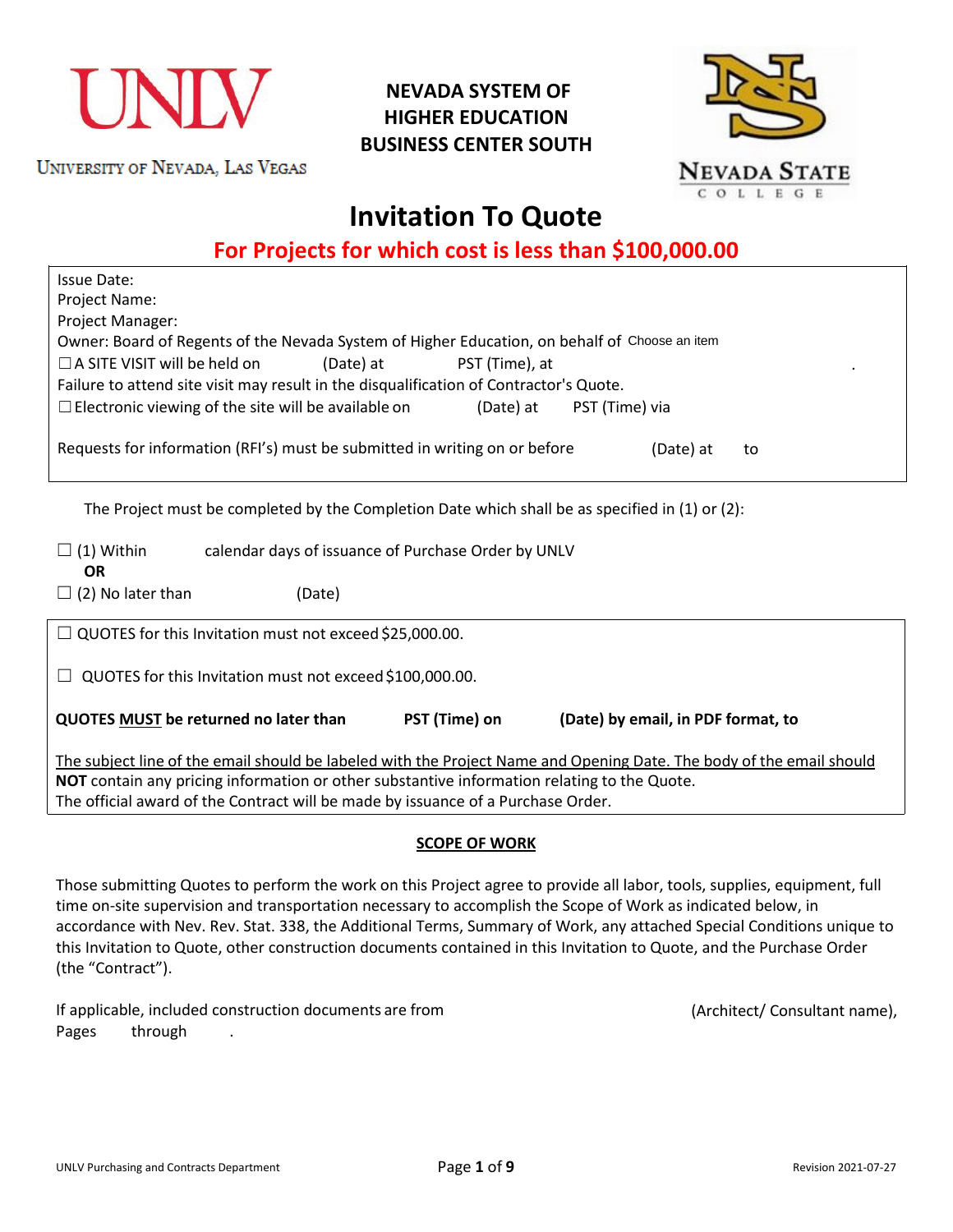Scope of Work: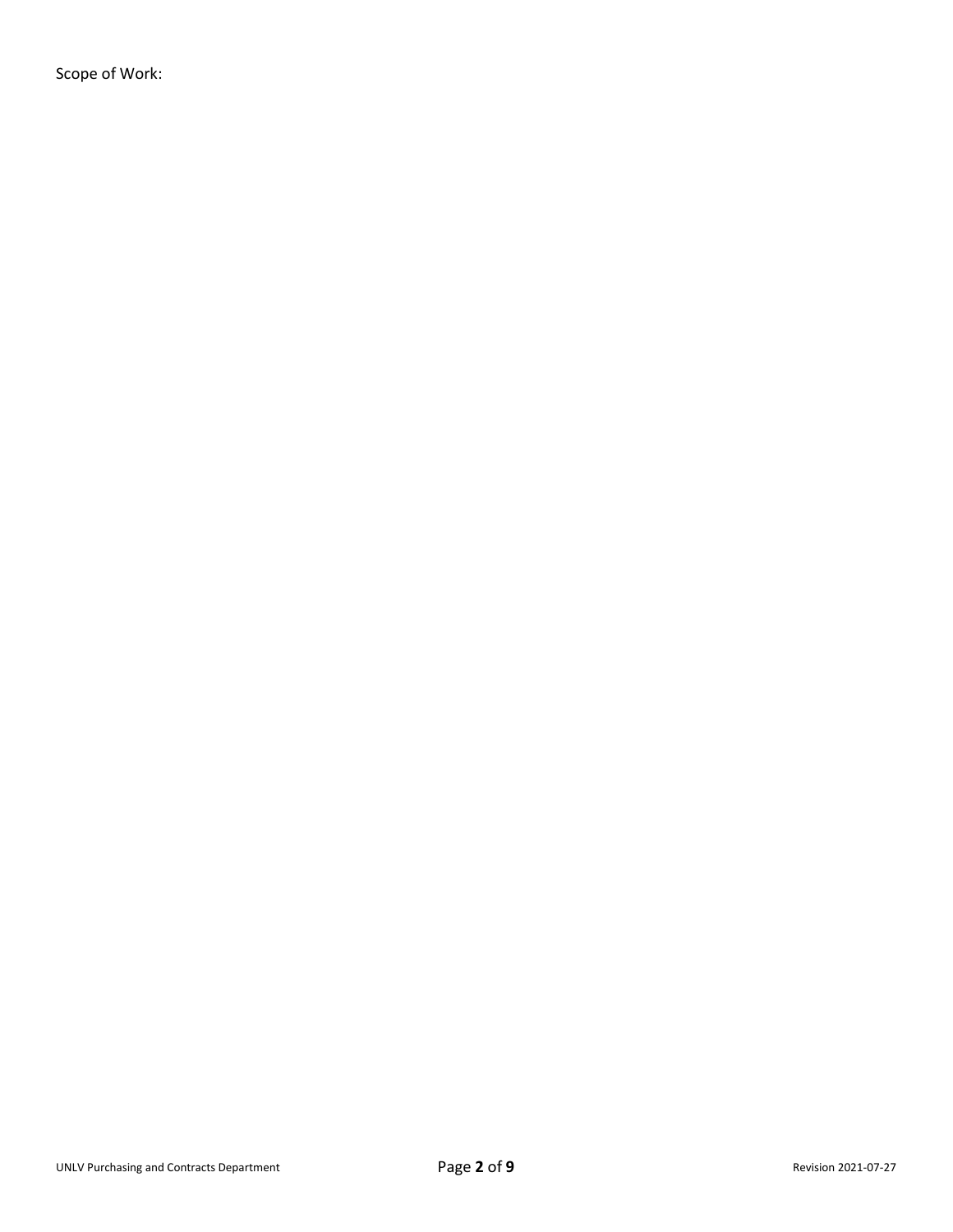The Contractor shall perform the Work in accordance with the Contract and the approved schedule. This shall include compliance with all project planning, design, sustainability, operations and procedures standards of the Owner that are integrated into or referenced by the Contract. The Contractor will not deviate from these standards unless agreed upon in writing.

|                         | Contractor's Authorized Representative are: |  |  |
|-------------------------|---------------------------------------------|--|--|
| Superintendent:         |                                             |  |  |
| <b>Project Manager:</b> |                                             |  |  |
| Safety Director:        |                                             |  |  |

Approved changes to contractor Authorized Representative and key staff will be by written notice to the Owner.

## **CONTRACTOR'S PRICING SUBMITTAL**

## 1. CONTRACTOR AGREES TO PERFORM THE WORK AS INDICATED IN THIS INVITATION TO QUOTE FOR THE TOTAL SUM OF: \$

If this Invitation includes alternates, the following applies: UNLV may or may not select one or more alternates. If selected, alternates will be awarded in order of preference listed below. The low bid will be determined based upon the cumulative cost for the awarded items.

| ALTERNATE# |  |
|------------|--|
| ALTERNATE# |  |
| ALTERNATE# |  |

2. List all Subcontractors performing work on this project. When the General Contractor will perform any or all of the work, list applicable license(s). All work performed on this project must be done by a properly licensed Contractor/ Subcontractor. Nevada Revised Statutes (NRS) 624.215 states, "A general building contractor shall not perform specialty contracting in plumbing, electrical, refrigeration, and air-conditioning or fire protection without a license for the specialty."

|                  | Subcontractor's          |                       |                 |
|------------------|--------------------------|-----------------------|-----------------|
| Subcontractor's  | State of Nevada          |                       | Type of         |
| Name and Address | Contractor's License No. | <b>Classification</b> | Work to be Done |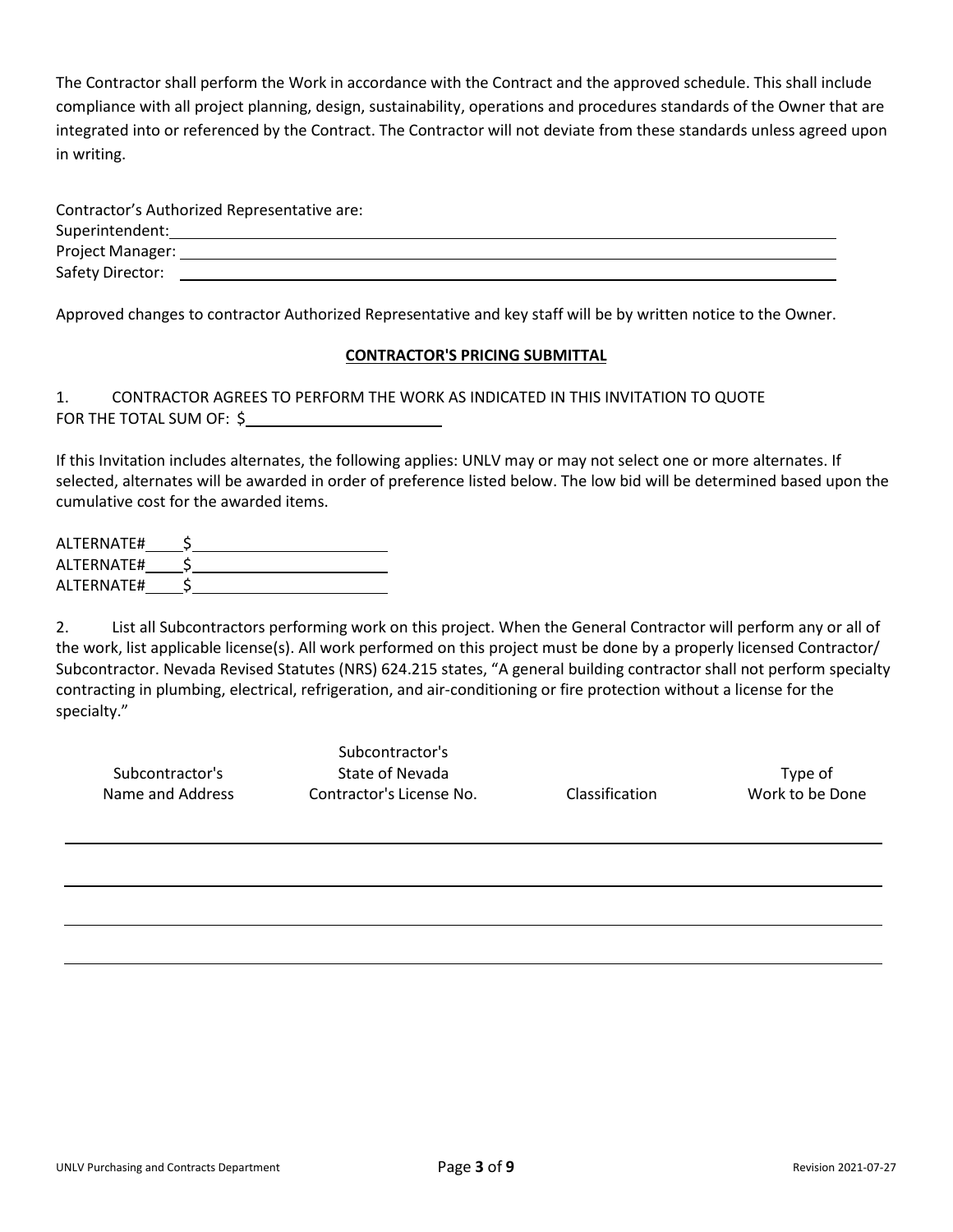The undersigned assumes full responsibility for, and attests to the accuracy and validity of, the information provided on this form. Contractor is responsible for complying with all provisions of the Nevada Revised Statutes and Nevada Administrative Code that are applicable to a project of the Nevada System of Higher Education.

| DATE: ________________________                                                                                                                                                                                                 |                                                         |  |
|--------------------------------------------------------------------------------------------------------------------------------------------------------------------------------------------------------------------------------|---------------------------------------------------------|--|
|                                                                                                                                                                                                                                | FED. TAX I.D. NO.: <u>_____________________________</u> |  |
|                                                                                                                                                                                                                                |                                                         |  |
|                                                                                                                                                                                                                                |                                                         |  |
|                                                                                                                                                                                                                                | CONTRACTOR'S LICENSE NO. : CLASSIFICATION:              |  |
|                                                                                                                                                                                                                                |                                                         |  |
|                                                                                                                                                                                                                                |                                                         |  |
|                                                                                                                                                                                                                                |                                                         |  |
| SIGNATURE: New York Signal Product of the Contract of the Contract of the Contract of the Contract of the Contract of the Contract of the Contract of the Contract of the Contract of the Contract of the Contract of the Cont |                                                         |  |
| PRINTED NAME AND TITLE:                                                                                                                                                                                                        |                                                         |  |

**Are there any exceptions to this quote? YES**☐ **NO**☐ **(If, yes please attach a separate sheet with detailed request)**

## **MINORITY BUSINESS TYPE**

Minority business concerns will be afforded full opportunity to submit quotes in response to this Invitation and will not be discriminated against on the grounds of race, color, creed, sex, or national origin in consideration for an award.

## **Please check the appropriate box below and attach any certifications:**

| <b>Minority Business</b>                                                       | $\perp$ | <b>Physically Challenged</b> | $\Box$ | <b>Women-Owned Business</b> |  |
|--------------------------------------------------------------------------------|---------|------------------------------|--------|-----------------------------|--|
| Enterprise                                                                     |         | <b>Business Enterprise</b>   |        | Enterprise                  |  |
| <b>Small Business Enterprise</b>                                               |         | Veteran/Disabled Veteran     |        | Not Applicable              |  |
|                                                                                |         | <b>Business Enterprise</b>   |        |                             |  |
| Local business owned and operated by veteran with service-connected disability |         |                              |        |                             |  |
|                                                                                |         |                              |        |                             |  |

## **GENERAL SUBMITTAL INFORMATION**

1. Contractor MUST submit their quote using THIS FORM provided by UNLV/NSC. **CONTRACTOR MUST BE QUALIFIED AS A BIDDER WITH THE STATE PUBLIC WORKS DIVISION OF THE DEPARTMENT OF ADMINISTRATION FOR THE COST CATEGORY REQUIRED FOR THE PROJECT. PLEASE REFER TO** [http://publicworks.nv.gov/Bids/Bids/.](http://publicworks.nv.gov/Bids/Bids/)

2. Any exceptions to any of the specifications or requirements of this quote must be noted in writing, and attached to the quote when submitted, UNLV Purchasing and Contracts Department shall be the sole judge of the acceptance or rejection of any exceptions.

3. UNLV/NSC reserves the right to reject any and all Quotes and to accept the Quote which, in its sole judgment, best serves the needs and requirements of UNLV/NSC.

4. Prices shall be in effect for sixty (60) days from date Contractor signs this Invitation to Quote.

5. Successful Contractor will be notified by the UNLV Purchasing and Contracts Department that their Quote has been considered for award. Within three (3) business days from notice, Contractor will be required to provide INSURANCE CERTIFICATE, in the form shown on [http://rms.unlv.edu/insurance-and-claims/insurance/certificates/website \(](http://rms.unlv.edu/insurance-and-claims/insurance/certificates/website)unless a current and proper certificate is on file with UNLV Purchasing Department). Upon receipt of the requested documents, the Contractor will be issued a Purchase Order.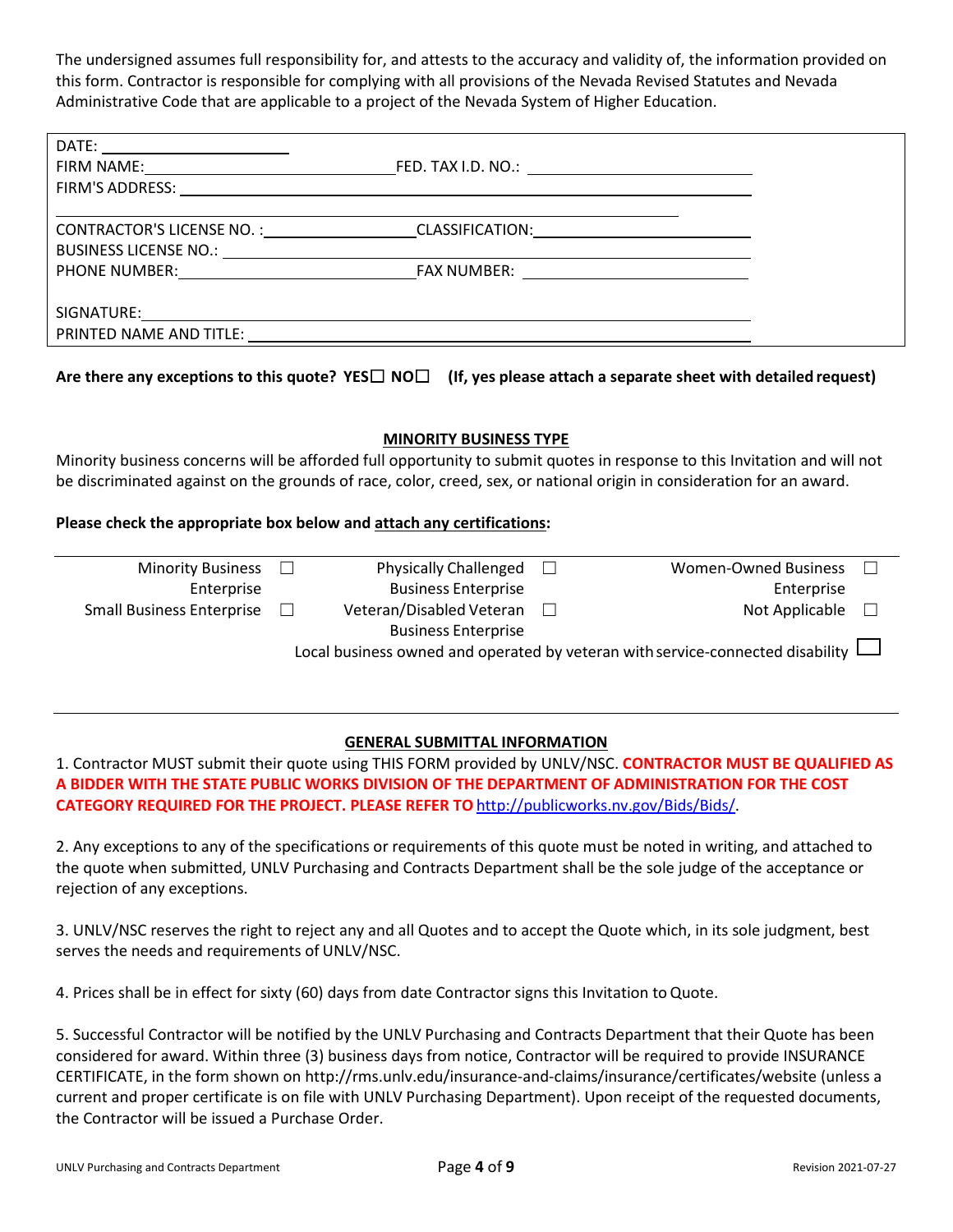6. CONTRACTOR shall pay all taxes, levies, duties and assessments of every nature, which may be applicable to any Work under this Contract. The Contract Sum and any agreed variations thereof shall include all taxes imposed by law. CONTRACTOR shall make any and all payroll deductions required by law. CONTRACTOR herein indemnifies and holds OWNER harmless from any liability on account of any and all such taxes, levies, duties, assessments and deductions.

7. Unsuccessful contractors will be notified by email by the UNLV Purchasing and Contracts Department once a selection is made and a purchase order issued.

8. A Purchase Order must be issued prior to the commencement of any work related to this Invitation toQuote.

9. In the event documents are not provided within the time requested, UNLV/NSC reserves the right to make award to the next lowest quote submittal. Any Contractor who submits a quote and fails to furnish requested item(s), in the time frame specified, may have its name removed from the list of Contractors from whom future Quotes would be solicited.

10. UNLV/NSC is committed to sustainable economic, social, and environmental practices in all operations in which the UNLV/NSC is involved. It is important that Contractors share this commitment as well. Therefore, sustainable goods and services should be offered whenever available and specifically when required in any solicitation documents. All electronic equipment the UNLV/NSC purchases must be Energy Star rated (or, if there is no Energy Star rating for the desired equipment, energy efficient models or substitutes are Preferred).

11. In connection with the performance of work under this contract, the contractor agrees not to discriminate against any employee or applicant because of race, creed, color, national origin, sex, sexual orientation, gender identity or expression, or age, including, without limitation, with regard to employment, upgrading, demotion or transfer, recruitment or recruitment advertising, layoff or termination , rates of pay or other forms of compensation, and selection for training, including, without limitation, apprenticeship.

The contractor further agrees to insert this provision in all subcontracts hereunder, except subcontracts for standard commercial supplies or raw materials.

12. Contractor must comply with the required provisions of preferential employment in construction of public works as set forth in the Nevada Revised Statutes. Any failure of refusal to comply with any of such provisions renders the contract void.

13. Contractor shall not substitute any of the named subcontractors without obtaining the consent of UNLV in accordance with the provisions of the NRS. Contractor shall forfeit such amounts required by the NRS for substitutions.

14. Claims, disputes, or other matters in controversy arising out of or related to the Contract shall be subject to mediation as a condition precedent to initiation of judicial action. If a demand for mediation is made and the party receiving the demand fails to file for mediation within thirty (30) days, then both parties waive their rights to mediate. Any applicable statutes of limitation or repose, and any time limits imposed by this Section 13.7, shall be tolled from the time notice of any claim is given, until 30 days after mediation is concluded or waived in writing. The parties shall share the mediator's fee and any filing fees equally. The mediation shall be held in the place where the Project is located, unless another location is mutually agreed upon. Agreements reached in mediation shall be enforceable as settlement agreements in any court having jurisdiction thereof.

15. Each contractor, subcontractor and other person who provides labor, equipment, materials, supplies or services for the public work shall comply with the requirements of all applicable state and local laws, including, without limitation, any applicable licensing requirements and requirements for the payment of sales and use taxes on equipment, materials and supplies provided for the public work.

16. Interest on outstanding amounts shall be payable as required by Nevada Revised Statutes Chapter338.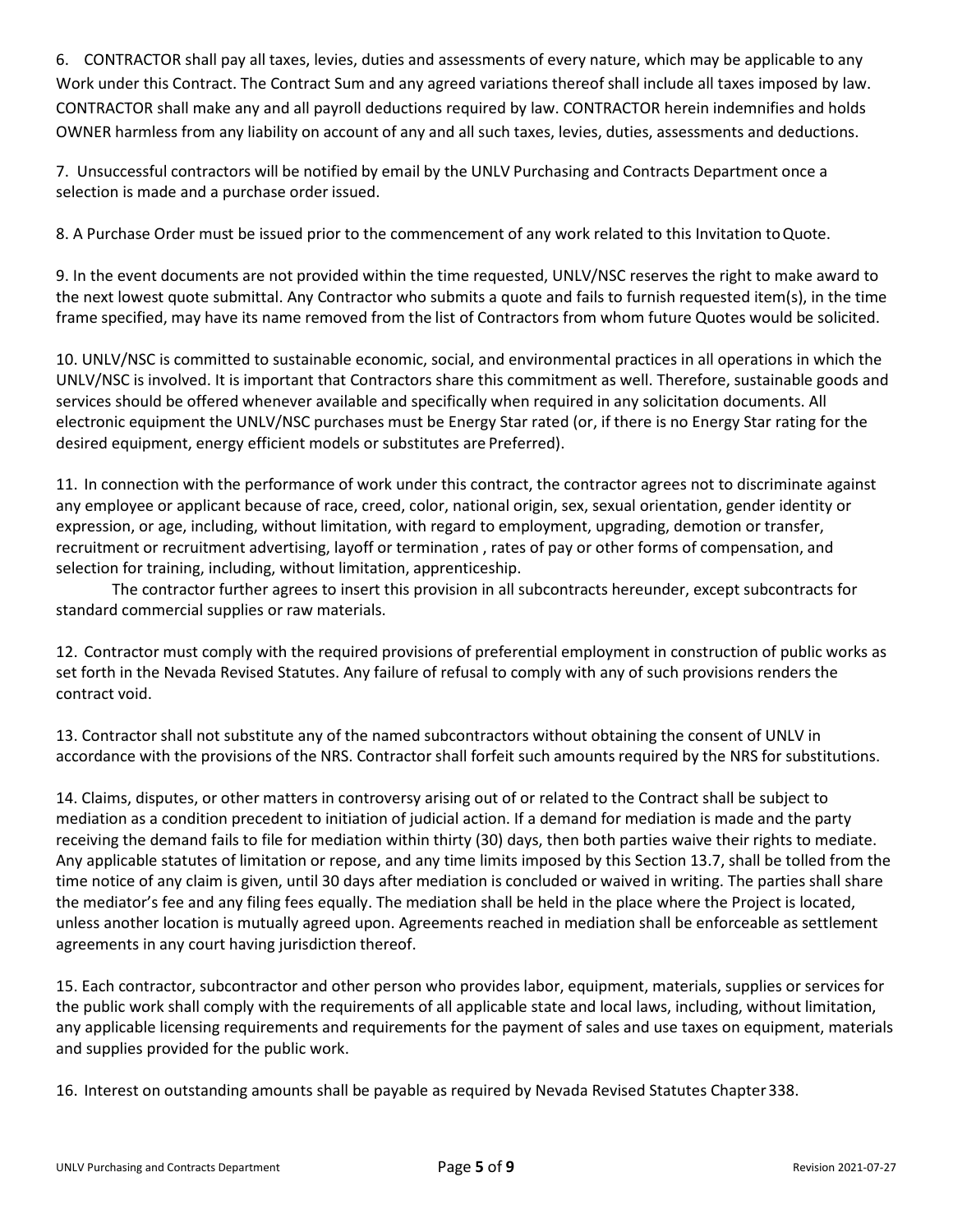17. Contractor and each Subcontractor must comply with the applicable requirements of Nevada Revised Statutes Chapter 338. To the extent a provision of this Contract is prohibited by the NRS it is hereby deemed modified to the extent necessary to comply with the provisions of NRS. To the extent a provision of the NRS is required to be inserted into this Contract it is deemed inserted.

18. In the event of a conflict between the terms and conditions of this ITQ and the NSHE BSC Terms and Conditions or AIA document, the terms and conditions of this ITQ shall prevail. The terms and conditions of this Contract prevail over the Quote submitted by Contractor unless otherwise set forth in the purchase order.

19. Contractor agrees that the laws of the State of Nevada shall govern the validity, construction, interpretation, and effect of this order. Any and all disputes arising out of or in connection with the order shall be litigated only in the 8th Judicial District Court in and for Clark County, State of Nevada, and Contractor hereby expressly consents to the jurisdiction of said court.

## **SUMMARY OF THE WORK**

#### GENERAL CONDITIONS **1.01 WORK COVERED BY CONTRACT DOCUMENTS**

A. The Project Name and Scope of Work is provided on page 1 of this Invitation toQuote

B. Type of Contract: Fixed price.

## **1.02 PHYSICAL COMPLETION DATE**

A. Physically complete the work within the time period specified on Page 1.

- A. The time allocated for the performance of work under this contract includes 10 days for notifying the Contractor of the University's approval of the Agreement.
- B. The issuance of a Purchase Order by UNLV's Purchasing Department constitutes the Contract Documents as a public record and notice to the contractor that a fully executed contract exists between the Contractor and the University.

## **1.03 ITEMS NOT INCLUDED**

A. The following items shown on the drawings are not included in this Contract:

- A. Items indicated "NIC" (Not in Contract).
- B. Existing construction, except where such construction is to be removed, replaced, or altered.

## **1.04 CONFINED SPACE**

- A. Comply with confined space and permit-required confined space as defined in Title 29, Part 1910, Section 146 of the Code of Federal Regulations (29CFR 1910.146).
- B. Indicated confined spaces are not intended to limit or define Contractor's or subcontractors' regulatory compliance requirements. In addition to confined spaces indicated on the drawings, other confined spaces may be present or created by the work of this contract. Notify the Project Manager, in writing, of confined spaces created or eliminated during execution of the Work.
- C. Furnish, at no additional cost to the University personnel, as directed to allow the Project Manager to enter confined spaces and permit-required confined spaces in compliance with Title 29, Part 11910, Section 146 of the Code of Federal Regulations (29CFR 1910.146).

## **1.05 LAYING OUT**

- A. Examine the Contract Documents thoroughly and promptly report any errors or discrepancies to the Project Manager before commencing the Work.
- B. Lay out the Work in accordance with the Contract Documents.
- C. The Contractor shall examine the site and shall familiarize himself with all the conditions that may affect the Work. Failure to do so shall not lessen his responsibility or entitle him to additional compensation for word not included in the Documents.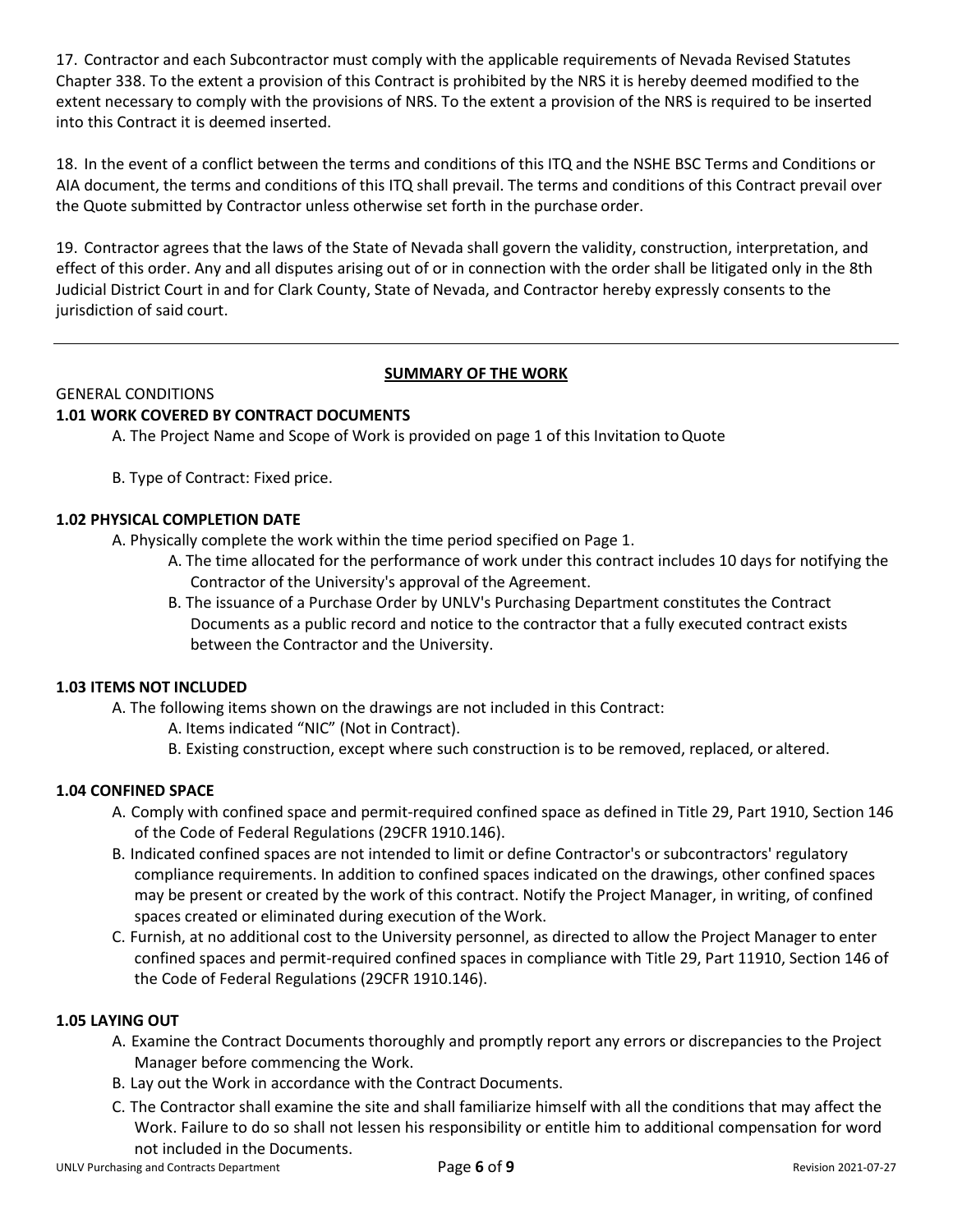## **1.06 CUTTING AND PATCHING**

A. The Contractor shall do all the required cutting patching and restoration in connection with the Work. All finishes and surfaces shall be restored to their original condition.

## **1.07 CONNECTION TO ELECTRICAL EQUIPMENT OR SYSTEMS**

- A. Contractor will not be allowed to tie into electrical equipment or systems until UNLV Planning and Construction has reviewed and approved the connection.
	- A. Submit written procedures through the Project Manager, detailing how the connection Work is proposed to be performed.
	- B. After procedures have been approved, notify the Director's Representative at least 3 working days prior to the connection Work so that arrangements can be made to have the Project Manager witness the Work.

## **1.08 CONTRACTOR USE OF PREMISES**

- A. Comply with the Facility's Visitor Identification Policy. A copy of the current policy will be distributed at the initial job meeting.
- B. Work hours shall be as established by the Facility authorities through the Project Manager.
- C. Check in with the Project Manager, as directed, at the beginning of each workday. Furnish information regarding where employees will be working during the day.
- D. Comply with applicable federal and State of Nevada Right-to-Know Law provisions and supply copies of the appropriate Material Safety Data Sheets (MSDS) to the project Manager, and to UNLV Environmental Health and Safety.
- E. Do not diminish the level of life safety during performance of the Work.

## **1.09 REFERENCE SPECIFICATIONS AND STANDARDS**

- A. Comply with the requirements of the various specifications and standards referred to in these specifications, such reference specifications and standards shall be the date of latest revision in effect at the time of receiving bids, unless the date is given.
- B. Permits: All licenses and permits necessary for the execution and completion of the Work, when applicable, and payment of all inspection and other applicable fees shall be included in Bid Price.
- C. All work shall conform to all Federal, State of Nevada, and Clark County codes and regulations, latest edition as applicable. If there are conflicts between local, State, and/or Federal regulatory requirements seek a consultation with the University. Resolve conflicts to satisfaction of the University prior to commencing the Work.
- D. Interim Life Safety Requirements:
	- 1. Ensure that exits provide free and unobstructed egress. Personnel shall receive training if alternate exits must be designated. Buildings or areas under construction must maintain escape facilities for construction workers at all times.
	- 2. Inspect means of egress in construction area daily.
	- 3. Ensure that fire alarm, detection, and suppression systems are not impaired. A temporary, but equivalent system shall be provided when any fire system is impaired.
	- 4. Ensure that temporary construction partitions are built-of non-combustible or limited combustible materials that will not contribute to the development or spread of fire.
	- 5. Provide additional fire-fighting equipment and use training for personnel.
	- 6. Prohibit smoking in accordance with facility policies and in, or adjacent to, all constructionareas.
	- 7. Develop and enforce storage, housekeeping, and debris removal practices that reduce the flammable and combustible fire load of the building to the lowest level necessary for daily operations.
	- 8. Increase hazard surveillance of buildings, grounds, and equipment, with special attention to excavations, construction areas, construction storages, and field offices.
	- 9. Train personnel when structural or compartmentation features of fire safety are compromised.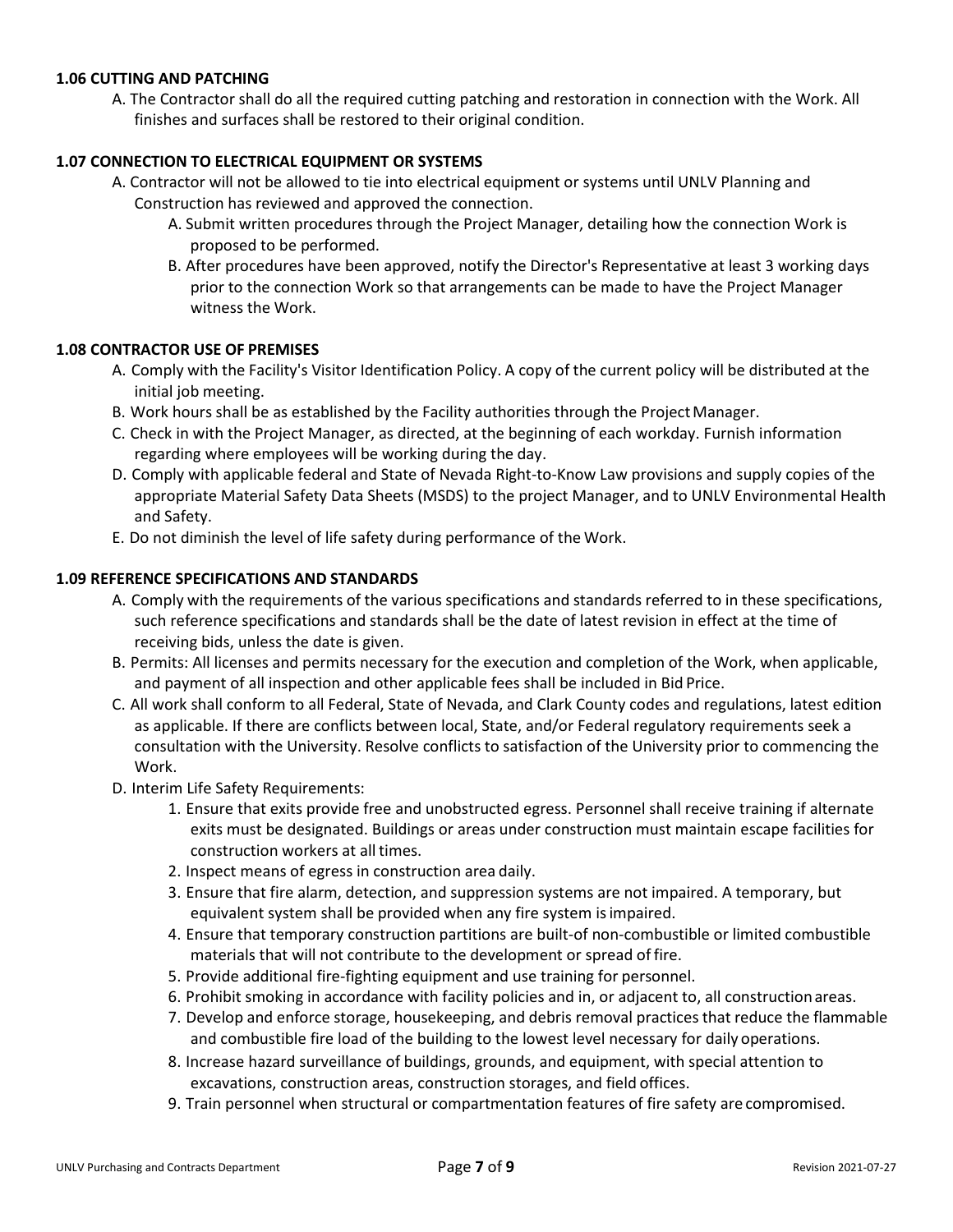## **1.10 USE AND POSSESSION PRIOR TO COMPLETION**

- A. The University shall have the right to authorize possession or the use of any completed or partially completed part of the Work. Before the University takes possession or uses any part of the Project:
	- 1. The Project Manager and the Contractor shall prepare a list of items of Work remaining to be performed or corrected on those portions of the Project that the University intends to take possession of or use;
	- 2. Failure to include on this list any item of Work clearly required to be performed by the Contractor, shall not relieve the Contactor of responsibility for complying with the terms of the Contract;
	- 3. The University's possession or use shall not be deemed an acceptance of any Work under the Contract Documents.
- B. While the University has such possession or use; the Contractor shall be relieved of the responsibility for loss or damage to the Work resulting from the University's possession or use.

## **1.11 CLEANING UP**

- A. Clean up and containerize the rubbish (refuse, debris, waste materials, and removed materials and equipment) resulting from the Work at the end of each workday and leave work areas broom clean. Locate containerized rubbish where directed.
- B. Remove piled rubbish from University property at least once a week or more often if the rubbish presents a hazard. Properly dispose of rubbish. Burning of the rubbish is not permitted.

## **1.12 A. WARRANTY**

The Contractor warrants that all materials, equipment, and workmanship furnished by him to be free from all defects and shall agree to replace at his own expense at any time within one (1) year from the notice of Substantial Completion, all defective parts and work that may be found. He shall also guarantee to repair with similar materials any existing conditions that are damaged during the course of Work. Contractor expressly warrants that all items or services covered by this order will conform to the drawings, specifications or samples (if any) or other description furnished by NSHE/UNLV/NSC. All items or services will be fit and sufficient for the purpose intended as an implied warranty of merchantability.

#### **1.13 Pandemic Requirements: COVID-19**

Contractor is responsible for ensuring the Work and the Project Site comply with all directives, mandates, requirements and guidance from Federal, State, and Local authorities relating to COVID-19, including, but not limited to the Governor's Emergency Directive 003, NVOSHA COVID-19 response guidelines for construction, and OSHA 3990-03-2020 Guidance on Preparing Workplaces for COVID-19. These documents can be found on the State of Nevada Department of Business & Industry website at: [https://dir.nv.gov/OSHA/Home/. C](https://dir.nv.gov/OSHA/Home/)ontractor shall post at the Project Site, in a prominent area visible to all Project visitors and workers, the above-referenced documents and any updates thereto, as well as any additional current guidance.

#### **1.14 Site Walk Alternative Format**

Any electronic medium utilized and made available with respect to site walks is for informational purposes and is not part of the contract documents.